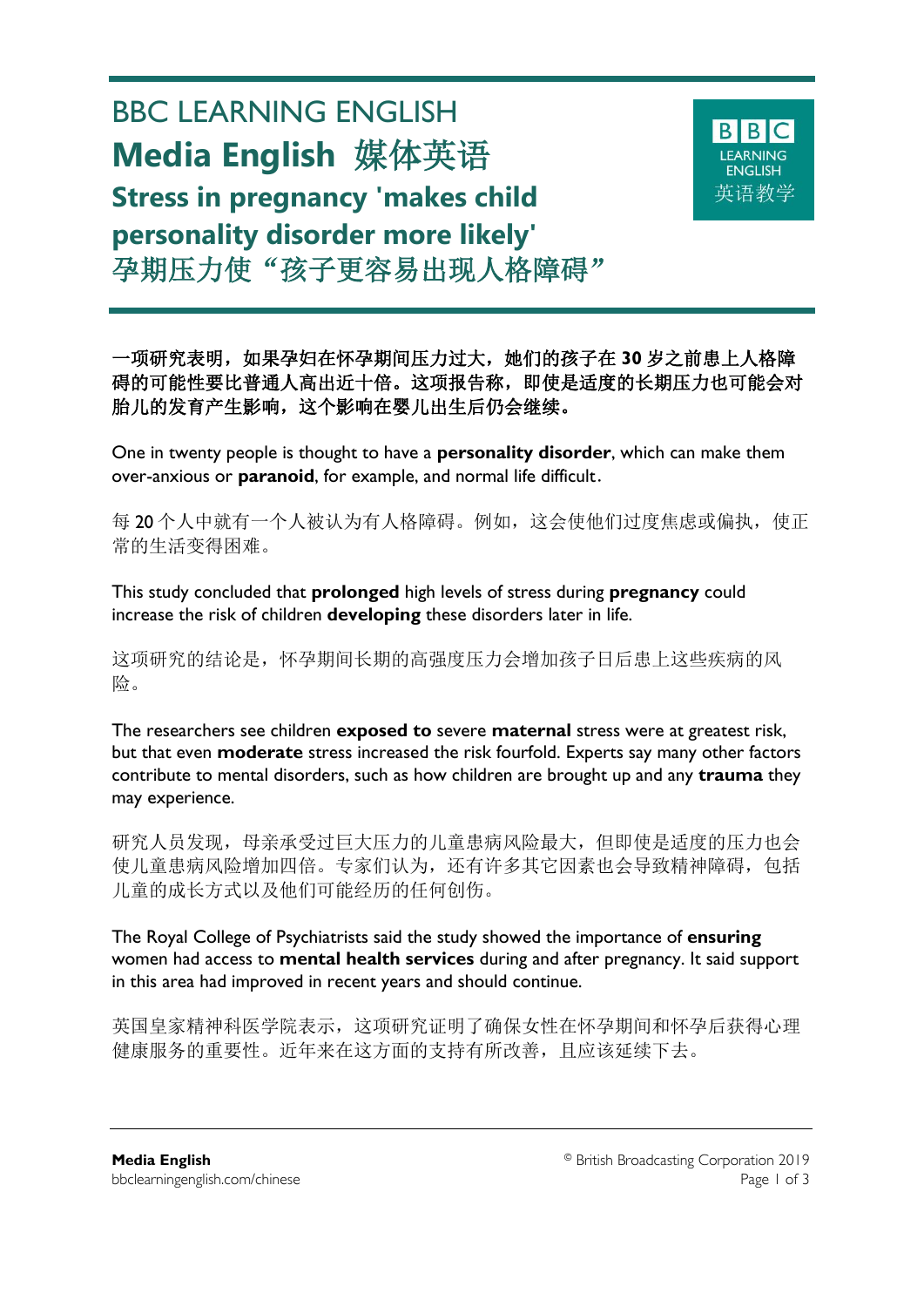# **1.** 词汇表

| personality disorder   | 人格障碍        |
|------------------------|-------------|
| paranoid               | 多疑的, 偏执的    |
| prolonged              | 长期的, 延续时间久的 |
| pregnancy              | 怀孕          |
| developing             | 患(病)        |
| exposed to             | 遭受……        |
| maternal               | 母亲的         |
| moderate               | 适度的         |
| trauma                 | 精神、心理创伤     |
| ensuring               | 确保          |
| mental health services | 心理健康服务      |

# **2.** 阅读理解:请在读完上文后,回答下列问题 。(答案见下页)

1. True or false? *The Royal College of Psychiatrists said mental health support to pregnant women and new mothers had not improved over the years.*

2. What could prolonged high levels of stress during pregnancy cause, according to the study?

3. Apart from maternal stress, what other factors do experts think also contribute to mental disorders in children?

4. Which adverb in the text means 'by four times'?